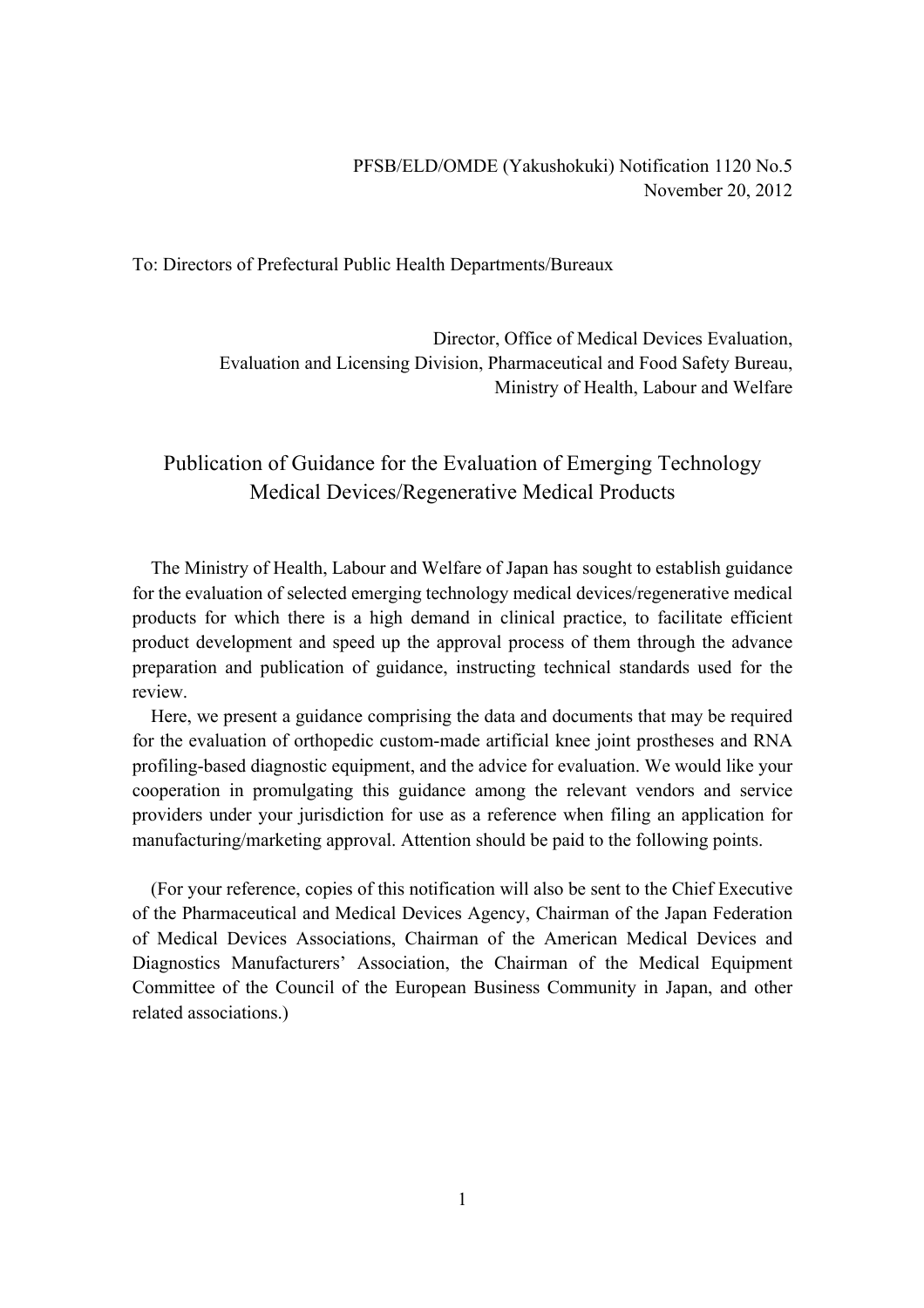- 1. The guidance makes recommendations regarding points that should be considered in product evaluation (evaluation items) from the viewpoints of collecting the data and documents for approval and accelerating the review process. The guidance is not positioned as a legal standard but is designed to present simply currently recognized evaluation items for emerging technology medical devices/regenerative medical products. It has to be noted that kinds of evaluation may be needed, or there may be some exceptions to this guidance need not be applied depending on the product's characteristics.
- 2. When collecting documents and data required for submission of an approval application of individual products, it is recommended that the issues presented in the guidance be discussed in advance, and to use the consultation service of the Pharmaceutical and Medical Devices Agency (PMDA) at as early a stage as possible.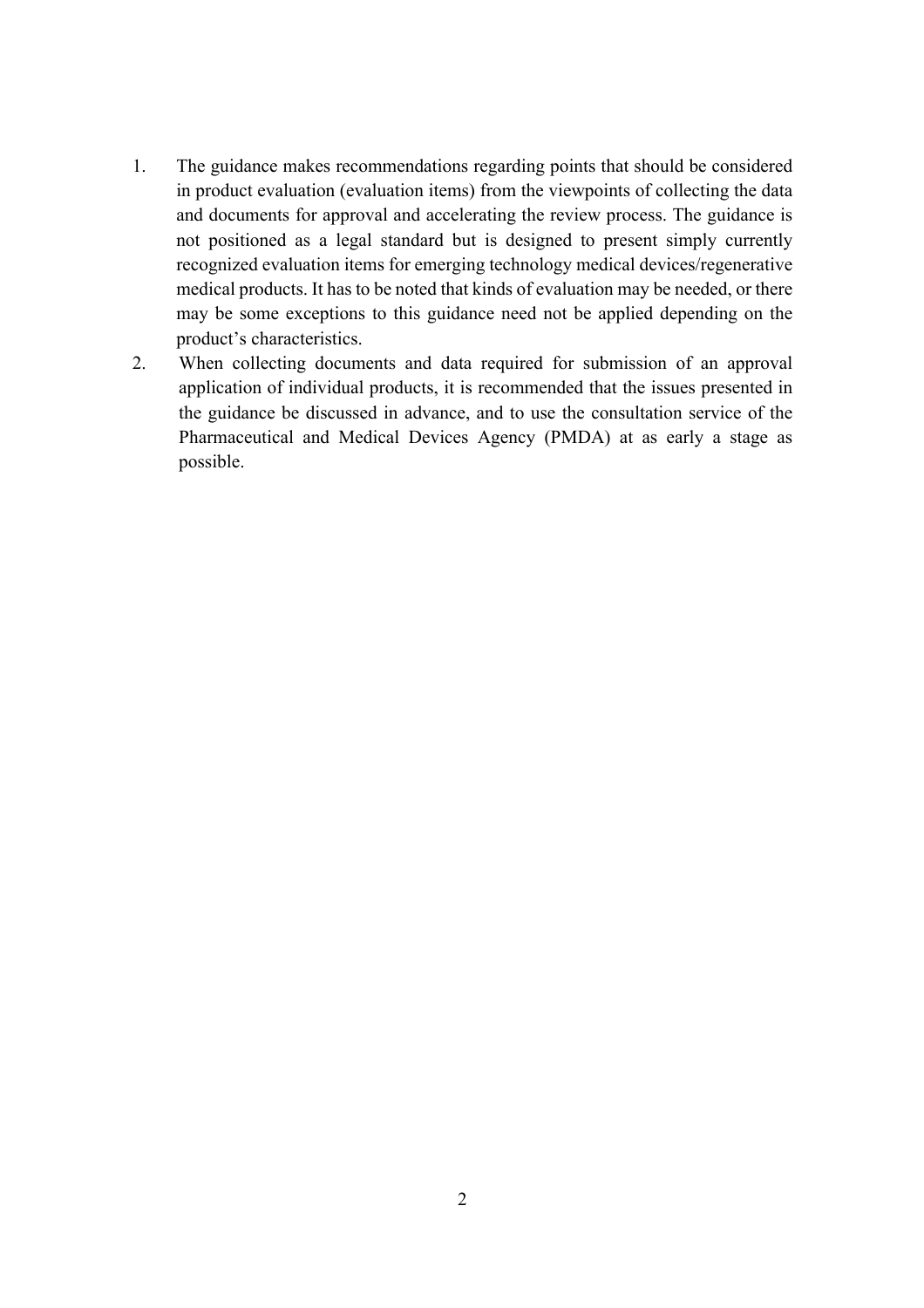#### (Attachment 1)

## **Guidance on Evaluation of Orthopedic Custom-made Artificial Knee Joint Prosthesis**

### **1. Introduction**

In the field of orthopedics, implants (classified as "medical devices" by the Pharmaceutical Affairs Law) have been used widely in clinical practice and contributed to the improvement of the quality of medical care and the lives of people in Japan. There are, however, reports of clinical cases in which approved implants cannot be used effectively because of a significant deviation in the bone geometry of the affected joint, significant bone defects or deformations, and/or a re-implantation. To meet these clinical needs and solve the issues, so-called custom-made implants are needed.

The use of custom-made implants is expected to provide various benefits due to their great compatibility for individual patients, such as realization of bone-conserving treatment, acquisition of adequate compatibility and fixation, realization of minimally invasive surgery, superior functional restoration, improvements in endurance, early initiation of rehabilitation exercise and early reentry into society, and reduction in the need for revision surgery. In particular, the knee joint is a bodily tissue indispensable for some base functions for human life such as the support of the trunk and the securement of ambulation; better clinical outcomes that may be achieved with custom-made artificial knee joint prostheses may therefore be beneficial for patients and healthcare workers as well as in terms of medical economics.

The significant advancements in the technology that allows for manufacturing custommade artificial knee joint prostheses have made it possible to produce safer implants with better biocompatibility.

This guidance establishes the requirements regarding the quality, efficacy, and safety of custom-made artificial knee joint prostheses, the products highly needed in clinical practice, and considerations in applying for marketing approval of those products.

#### **2. Scope**

This guidance covers, among orthopedic implants, artificial knee joint prostheses excluding unicompartmental ones. In this guidance, a *custom-made artificial knee joint prosthesis* is defined as an artificial knee joint prosthesis with improved biocompatibility and/or improved fixation achieved as a result of minimal modifications made to an approved product according to the bone geometry of the individual patient when incompatible regions exist in the approved product. Re-designs of the sliding surface are not included in these modifications, except when maintaining the geometrical similarity to the approved product.

#### **3. Role of This Guidance**

In consideration of the fact that this guidance covers orthopedic artificial knee joint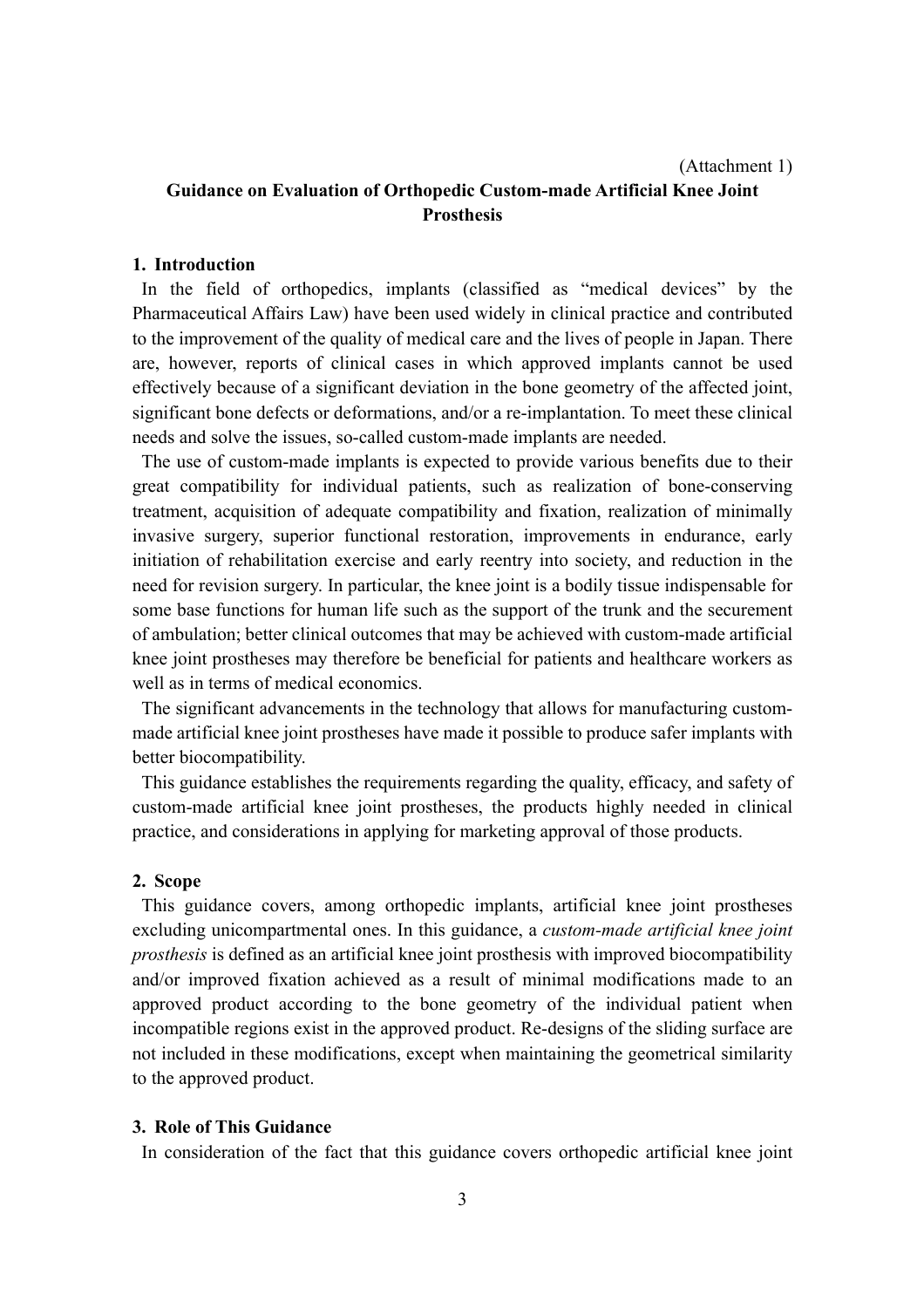prostheses (excluding unicompartmental ones), for which technological advancements are being rapidly made, this guidance is not to provide a comprehensive list of issues and considerations but to indicate currently conceivable points. This guidance will therefore be revised as technological innovations are made and knowledge accumulates, and it is not to restrict, e.g., the contents of regulatory submission.

In evaluating custom-made artificial knee joint prostheses, it is required to have a thorough understanding of the characteristics of individual products and with this understanding, to handle the data in a flexible and scientifically rational manner.

Consultation of other relevant guidelines from Japan and overseas should also be considered in addition to the use of this guidance.

### **4. Contents of Written Application for Approval of Custom-made Artificial Knee Joint Prostheses**

In the approval application of a custom-made artificial knee joint prosthesis, the manufacturer should specify the dimensional ranges in which the product can be made by modifying a base approved product (which can be an approved product or a product under simultaneous application).

(1) Geometry, Structure and Mechanism

The dimensional ranges in which the proposed custom-made artificial knee joint prosthesis can be made should be specified in the section "Geometry, Structure and Mechanism" of the application, separately from the description of the base approved product.

(2) Purpose of Use or Indications

In the section "Purpose of Use or Indications" in the application, it should be stated that the custom-made artificial knee joint prosthesis can be used

- 1) when the physician judges that incompatibilities with the approved product prevents the treatment from achieving an adequate effect, or
- 2) when the physician judges that greater therapeutic effects such as improvements in biocompatibility or fixation will be obtained compared with when using the approved product.
- (3) Product Specifications

With respect to the manufacturing process and product structure, technical criteria for production that ensure that the performance of the product is equivalent or superior to the base approved product should be described.

- (4) Others
	- 1) Data for the approved product on which the proposed custom-made artificial knee joint prosthesis is based should be provided.
	- 2) A draft Specification Form to be filled out by the physician should be attached.

#### **5. Evaluation of Custom-made Artificial Knee Joint Prostheses**

(1) Evaluation of Manufacturing Technique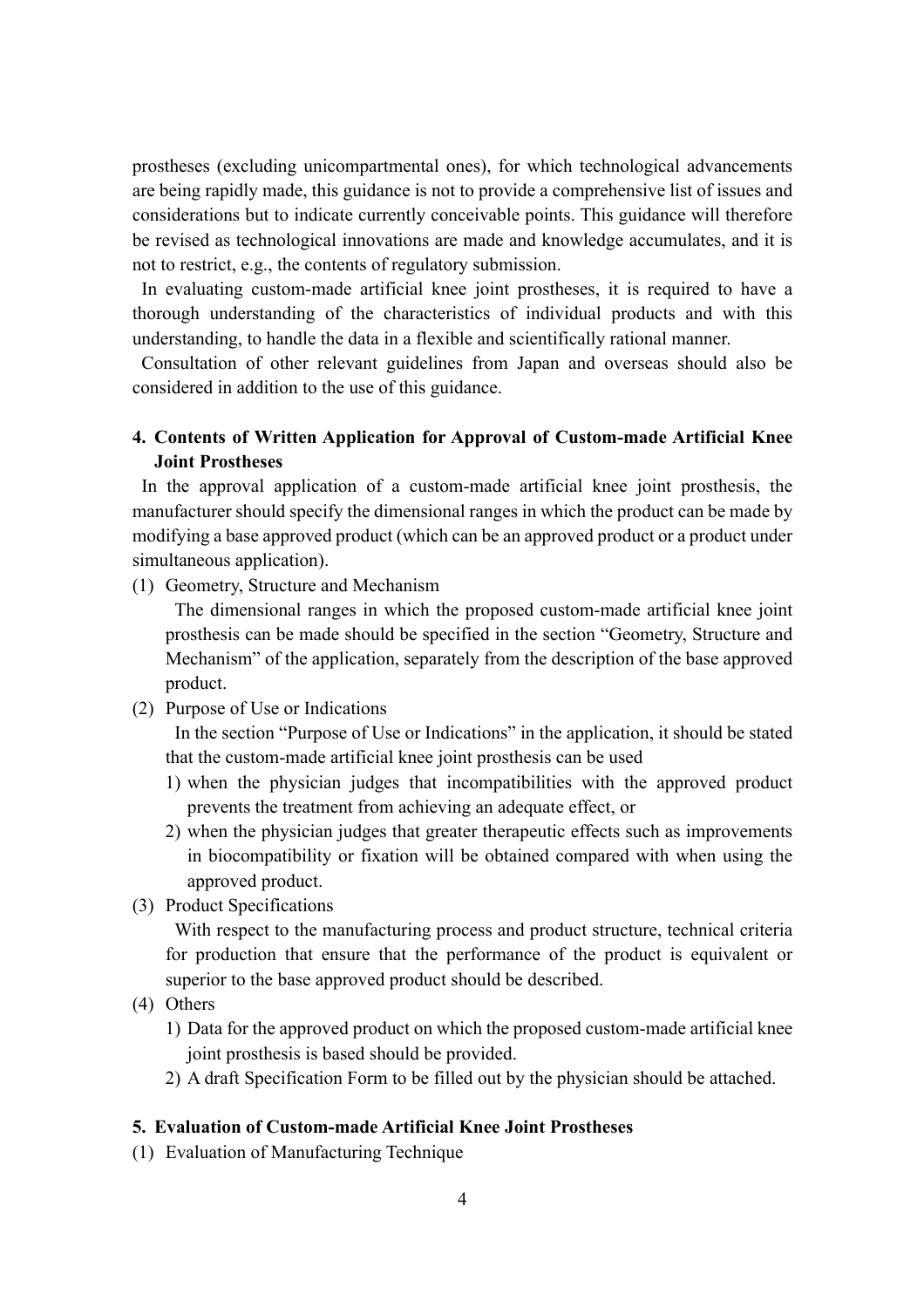It should be shown that the manufacturing technique for the proposed custom-made product is the same as that of the base approved product, or equivalent or superior to that of another approved product for which the applicant holds marketing authorization.

- (2) Evaluation of Physical and Chemical Characteristics and Biological Safety It should be shown that the materials used for the production of the custom-made artificial knee joint prosthesis are equivalent or superior to those of the approved product in terms of their biological safety and other relevant characteristics. The need for the studies to evaluate the biological safety may be obviated by showing data of the approved product with a scientific rationale for the use of them. If it is considered that high functionality and/or durability are clinically needed, data of the same kind of biomaterial approved for the use in artificial knee joint prosthesis products should be shown with a scientific rationale.
- (3) Evaluation of Mechanical Safety

The need for the studies to evaluate the mechanical safety may be obviated by showing that the dimensions of the proposed custom-made artificial knee joint prosthesis are within the range of the base approved product or that the mechanical strength of the custom-made product is non-inferior to the base approved product.

There may be two approaches to show that the mechanical strength of the custommade product is non-inferior to the approved product:

- 1) If the custom-made artificial knee joint prosthesis is made by modifying the geometry of the base approved product toward a direction that makes the custommade product mechanically safer than the approved product, the need for the mechanical safety studies may be obviated by describing it in reference to the Appendix (use of test data of an approved product for which the applicant holds marketing authorization may also be possible).
- 2) If, in the custom-made artificial knee joint prosthesis, improvements are required in some parts that can be structurally stressed, the applicant should show that it is possible to ensure adequate mechanical strength for the product by conducting appropriate studies such as mechanical tests according to relevant guidelines and other references (use of test data of an approved product for which the applicant holds marketing authorization may also be possible).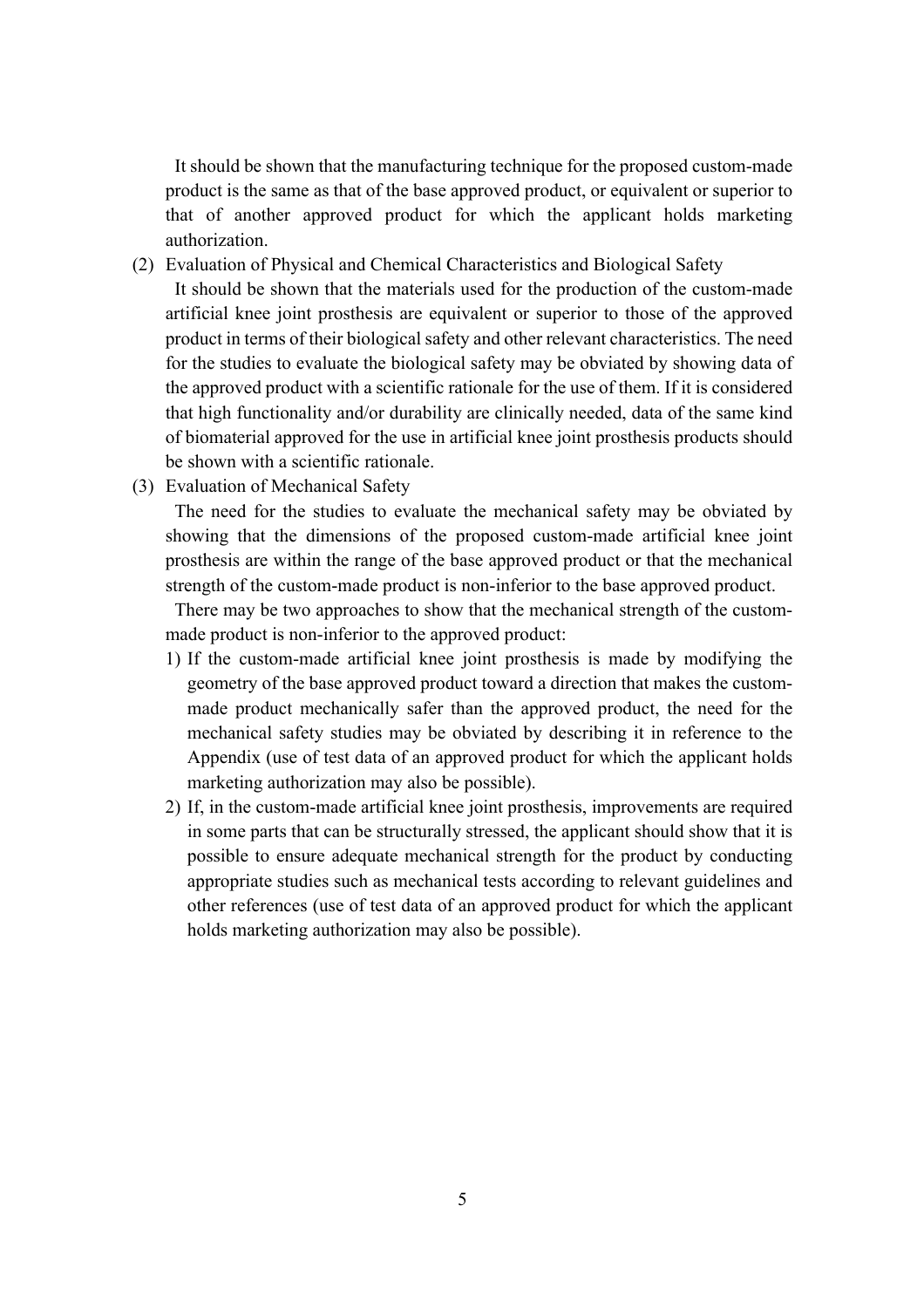Appendix. Items to be Customized

Fixed-bearing, cruciate retaining (CR)-type and posterior stabilized (PS)-type are adapted to cementless direct and cemented indirect fixation techniques.

This guidance does not cover mobile-type knee prostheses.

This guidance does not cover the hinge part of hinge-type knee prostheses.

Re-designs of the sliding surface are not included in the customizations considered.

1. Femoral component

Addition of a particular geometry to the femoral component (i.e., addition of a partial structure for a bone defect or another bone irregularity to improve the compatibility with the bone geometry)

Addition of a particular geometry to the bone-implant interface

- i. Optimization of the design of the bone-implant interface (front, front flange, back, and/or proximal designs)
- ii. Optimization of the stem (length, thickness, shape)
- iii. Optimization of pegs (length, thickness, number, shape, position)
- iv. In cementless direct fixation, optimization of the surface treatment area of the back
- 2. Tibial component

Re-design of the bone-implant interface

- i. Optimization of the design of the bone-implant interface (front, back, inside, outside, and/or distal designs)
- ii. Optimization of the stem (length, thickness, shape)
- iii. Optimization of pegs/fins (length, thickness, number, shape, position)
- iv. Optimization of screw holes (number, position)
- v. In cementless direct fixation, optimization of the surface treatment area of the back
- vi. Optimization of the polyethylene inserts
- 3. Patellar component

Optimization of the design of the bone-implant interface (thickness, number of pegs, peg position)

4. Parts for filling with a metallic material

These are customizations to add a particular shape by filling a bone deficit with a metallic material.

- i. Optimization of the design of the bone-implant interface
- ii. In cementless direct fixation, optimization of the surface treatment area of the back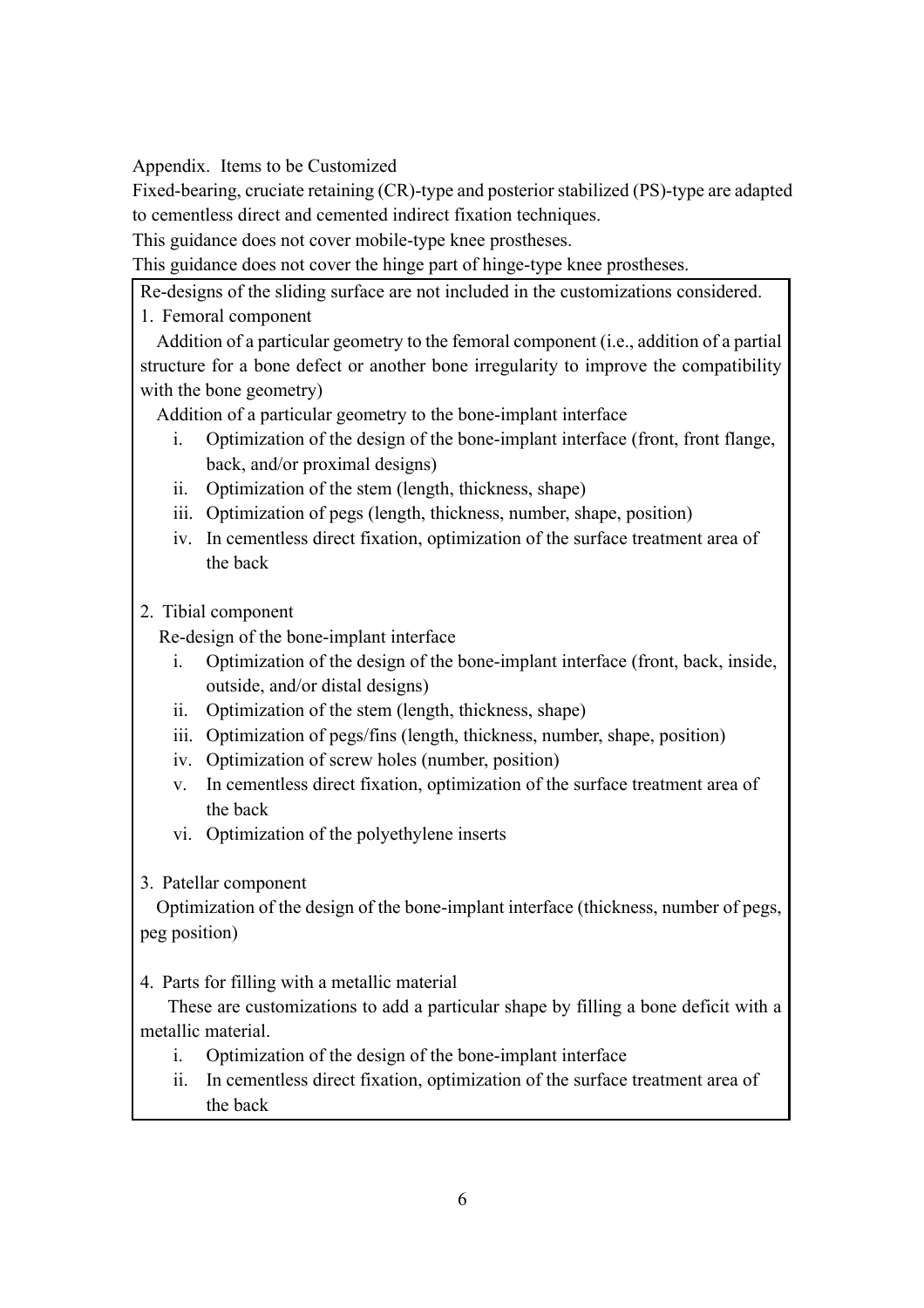#### **6. Preparation and Actions by Marketing Authorization Holder**

The MAH must follow the requirements (1)-(4) below:

(1) Design of the custom-made artificial knee joint prosthesis

The MAH is required to design the custom-made artificial knee joint prosthesis within the approved range according to the specifications determined by the physician.

(2) Records to be retained by MAH

In producing a custom-made artificial knee joint prosthesis and selling and providing it to the physician who determines its specifications, the MAH is required to retain the following records based on the Ministerial Ordinance on Quality Management System (QMS) for Medical Devices and In vitro Diagnostics (MHLW Ministerial Ordinance No.169 of 2004), the Ministerial Ordinance on Good Quality Practice (GQP) for Drugs, Quasi-drugs, Cosmetics, and Medical Devices (MHLW Ministerial Ordinance No.136 of 2004), the Ministerial Ordinance on Good Vigilance Practice (GVP) for Drugs, Quasi-drugs, Cosmetics, and Medical Devices (MHLW Ministerial Ordinance No.135 of 2004), or the Ministerial Ordinance on Good Post-Marketing Study Practice (GPSP) for Medical Devices (MHLW Ministerial Ordinance No.38 of 2005):

- 1) Name of the physician who determines the specifications of the prosthesis
- 2) The Specification Form filled out by the physician (including data for the patient's bone geometry)
- 3) Documents ensuring that the prosthesis' design conforms to the bone geometry data
- 4) Documents showing that the physician confirmed that the geometry of the product meets its specifications when the final product was made or during the design of it.
- (3) Efficacy Assessment

In applying the custom-made artificial knee joint prosthesis based on specifications determined by a physician to a clinical case, the MAH is required to assess the clinical effectiveness of the customized prosthesis by, in cooperation with the physician, comparing it with the patient's bone geometry before and after implantation.

(4) Post-marketing Survey

After implantation of each customized knee prosthesis, the MAH is required to collect information on its clinical outcomes and malfunctions in cooperation with the physician. The MAH should submit a partial change application and/or implement safety measures, as necessary.

#### **7. Precautions for Use**

The MAH should provide the following information in the "Precautions for Use" section (or another appropriate section) of the product's instruction document.